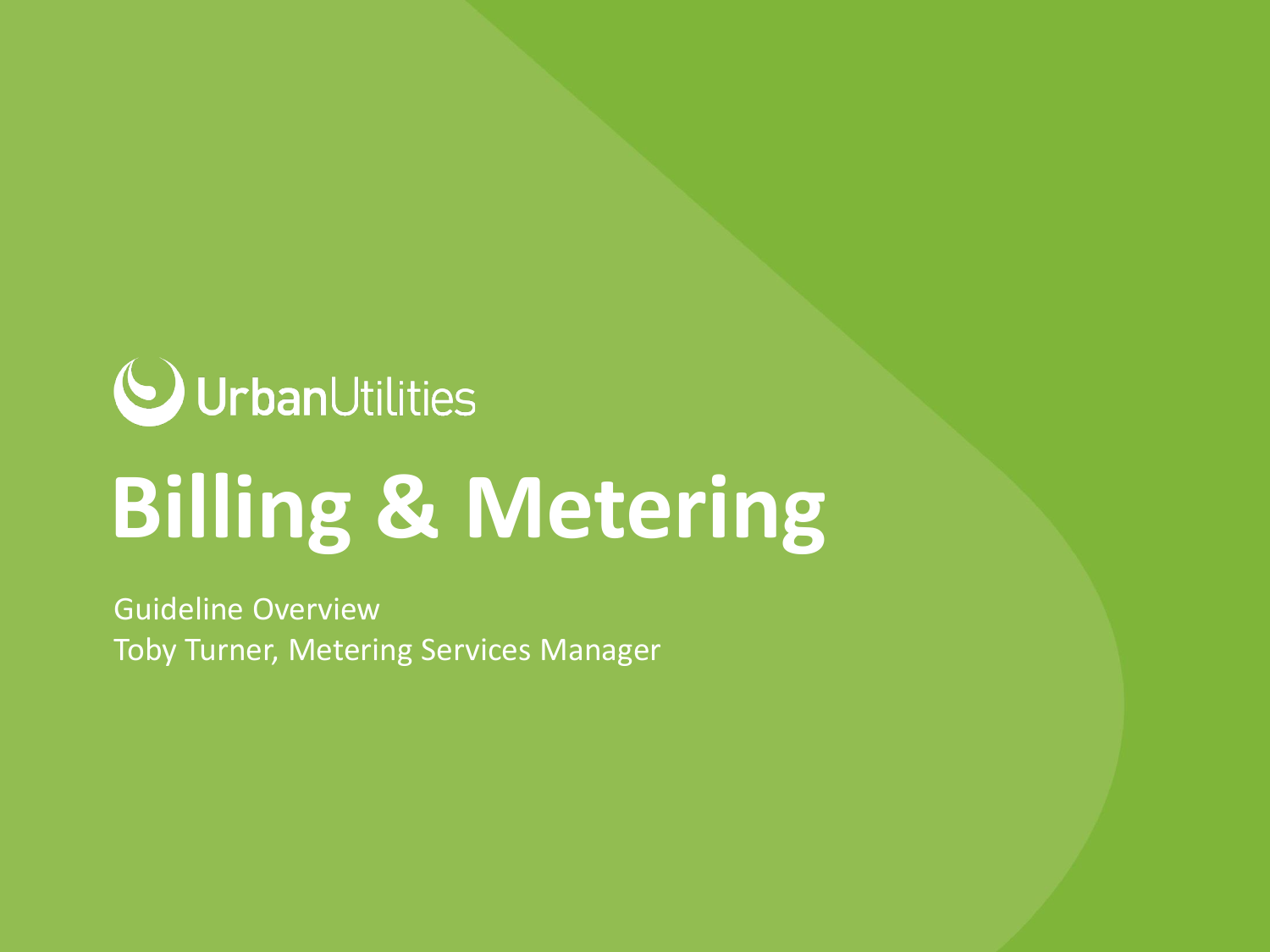

Presentation overview

- **Inform** industry that these guidelines have been developed (to draft stage)
- **Invite feedback** & comments (primarily offline exercise)
- **Confirm** that all relevant content has been included, & that broad business and industry interests are captured in the document
- **Flag** the need for more detailed engagement on content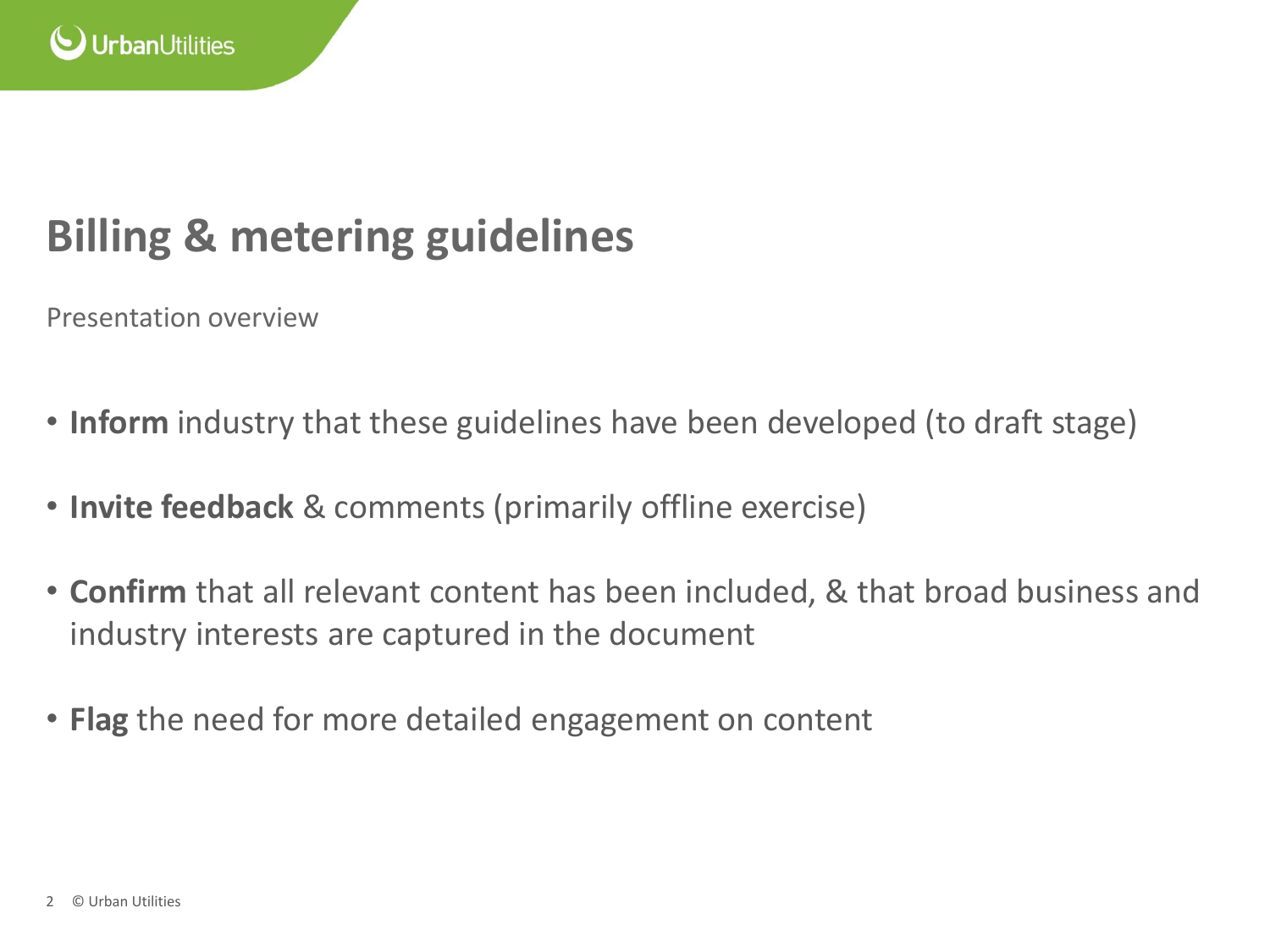

- **Objective:**
	- to consolidate our billing & metering rules (for publication to industry); &
	- to ensure that the design and installation of meters and submeters enables correct billing & a consistent customer experience
- **Key questions for you** (taken on notice):
	- Does this document do what you need it to do?
	- How can this document further assist your industry?
	- What have I missed?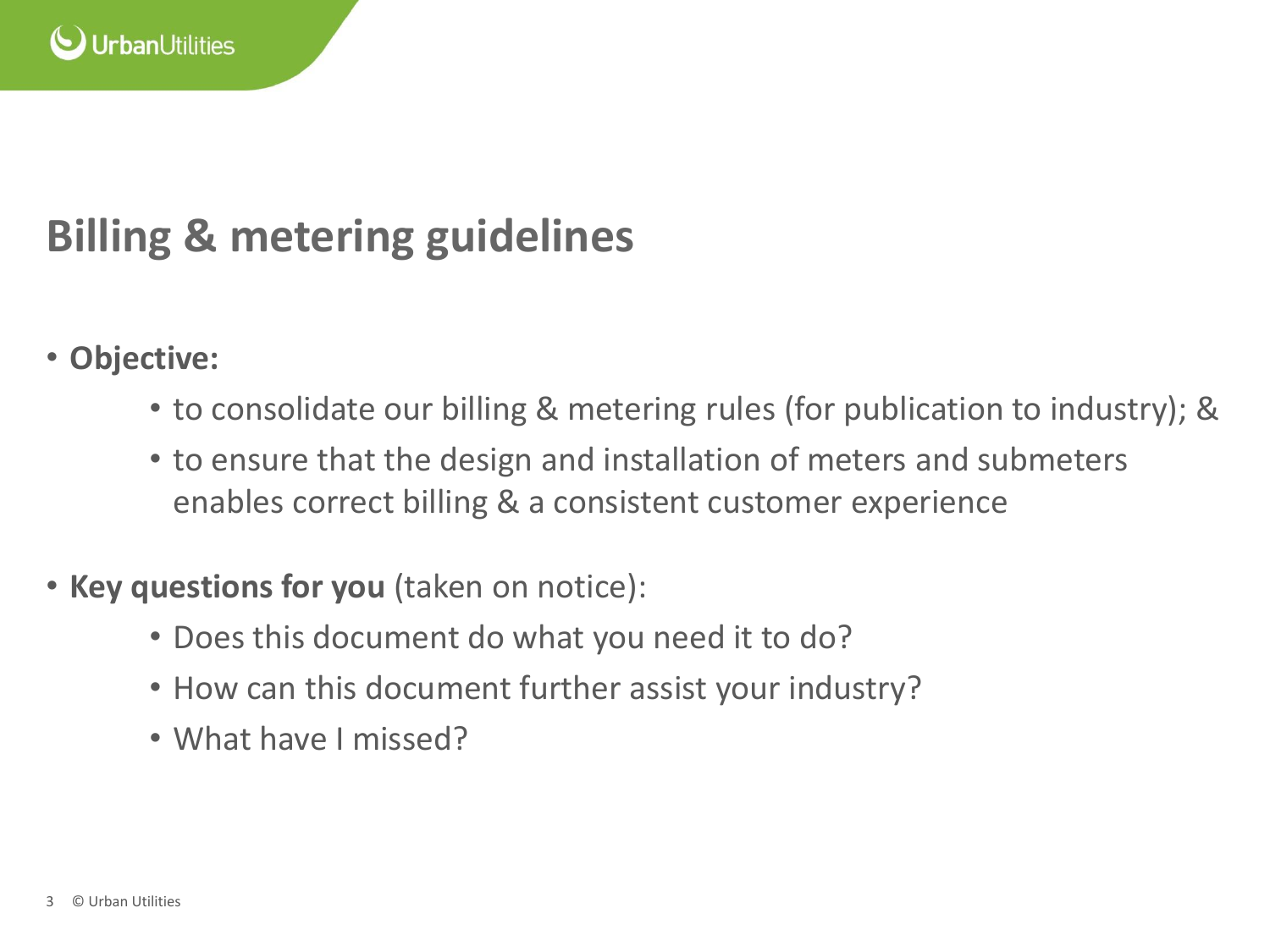

#### **Background**

- Intent is for an accessible, easy-to-read document with key content summarised. Other water utilities across Australia have varying versions of this document; this will be the most comprehensive one.
- Developer Services have produced a number of equivalent guidelines on:
	- Private fire systems
	- Combined drains
	- Easement requirements
	- General civil design guidelines
	- Large meter assemblies (is this working?)
	- Development land use planning guidelines
- An initial (draft) *submetering* guideline was completed in 2017 but not published, primarily because the issue of submeter ownership was left unresolved
- A broader *metering* guideline was conceptualised early 2019; initial draft now completed August 2020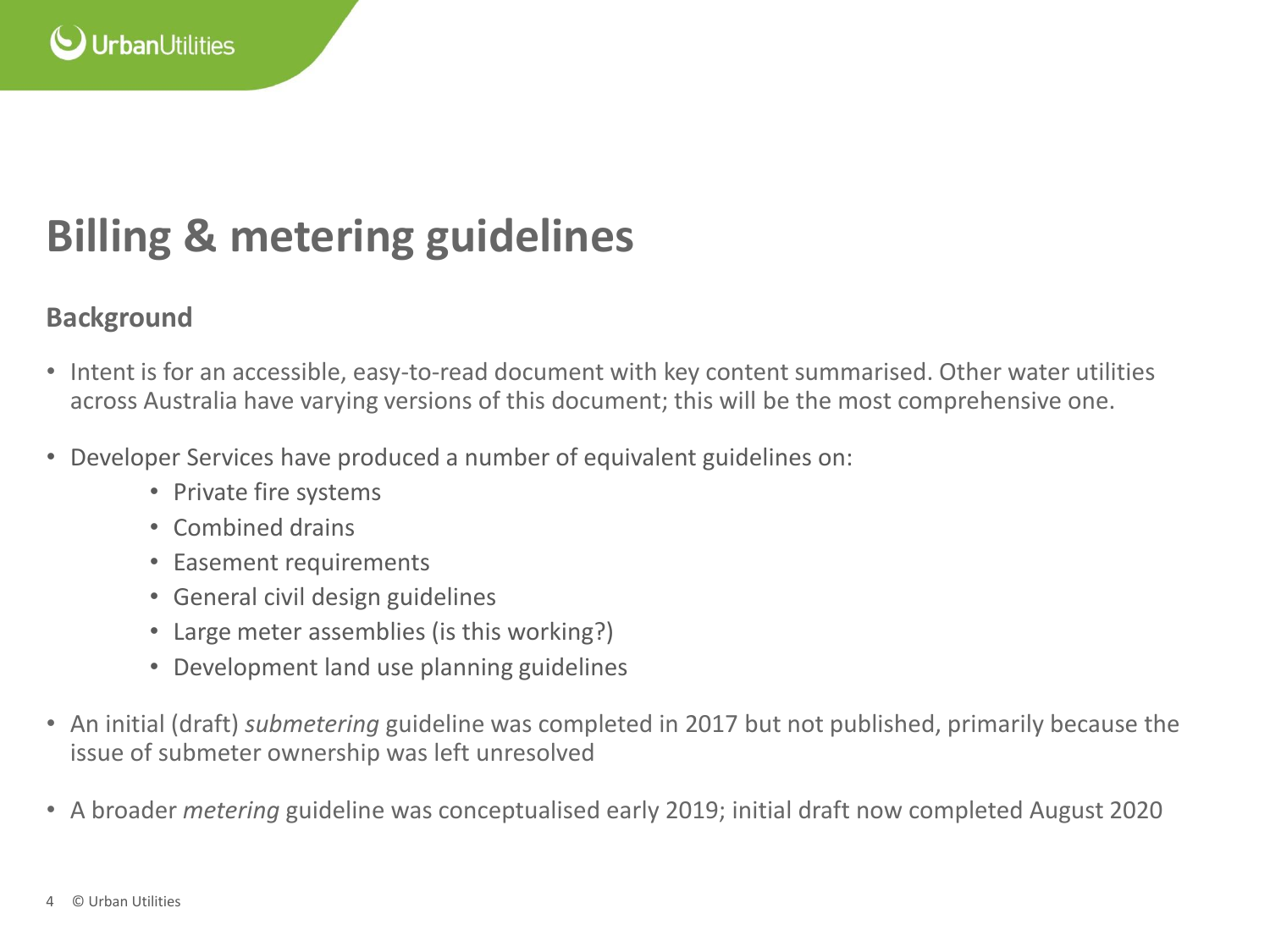

#### **Catalyst problem explained – duplex developments**

- What is our preferred metering configuration for a duplex?
	- One meter? Two individual meters? Master meter + submeters?
- For **new** connections (i.e. Developer Services):
	- How do developers design a 'compliant' configuration?
	- Who assesses the proposed meter configurations?
	- What meter size is required?
	- Who ensures the correct meter configuration is installed?
	- Does the configuration installed enable billing for our billing team?
- What are the billing implications for the owner?
	- Which configuration(s) will show consumption in the bill?
	- How does the configuration affect service (access) charges?
	- Do *sewer* access charges change?

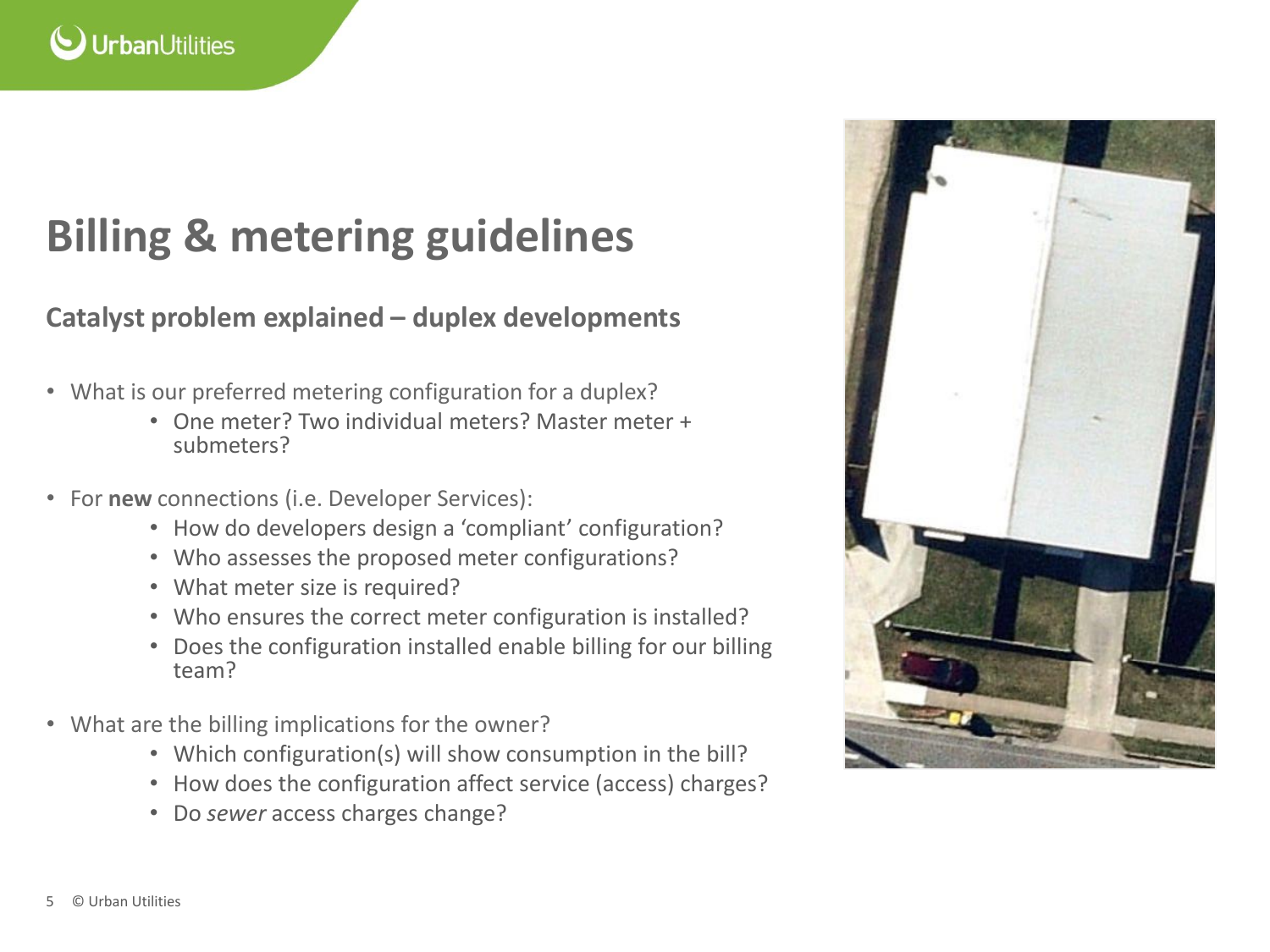

**Metering configuration problem compounded by complex developments** 





**Queens Wharf** (retail, commercial, residential) **Brisbane Quarter** (retail, commercial, residential)

6 © Urban Utilities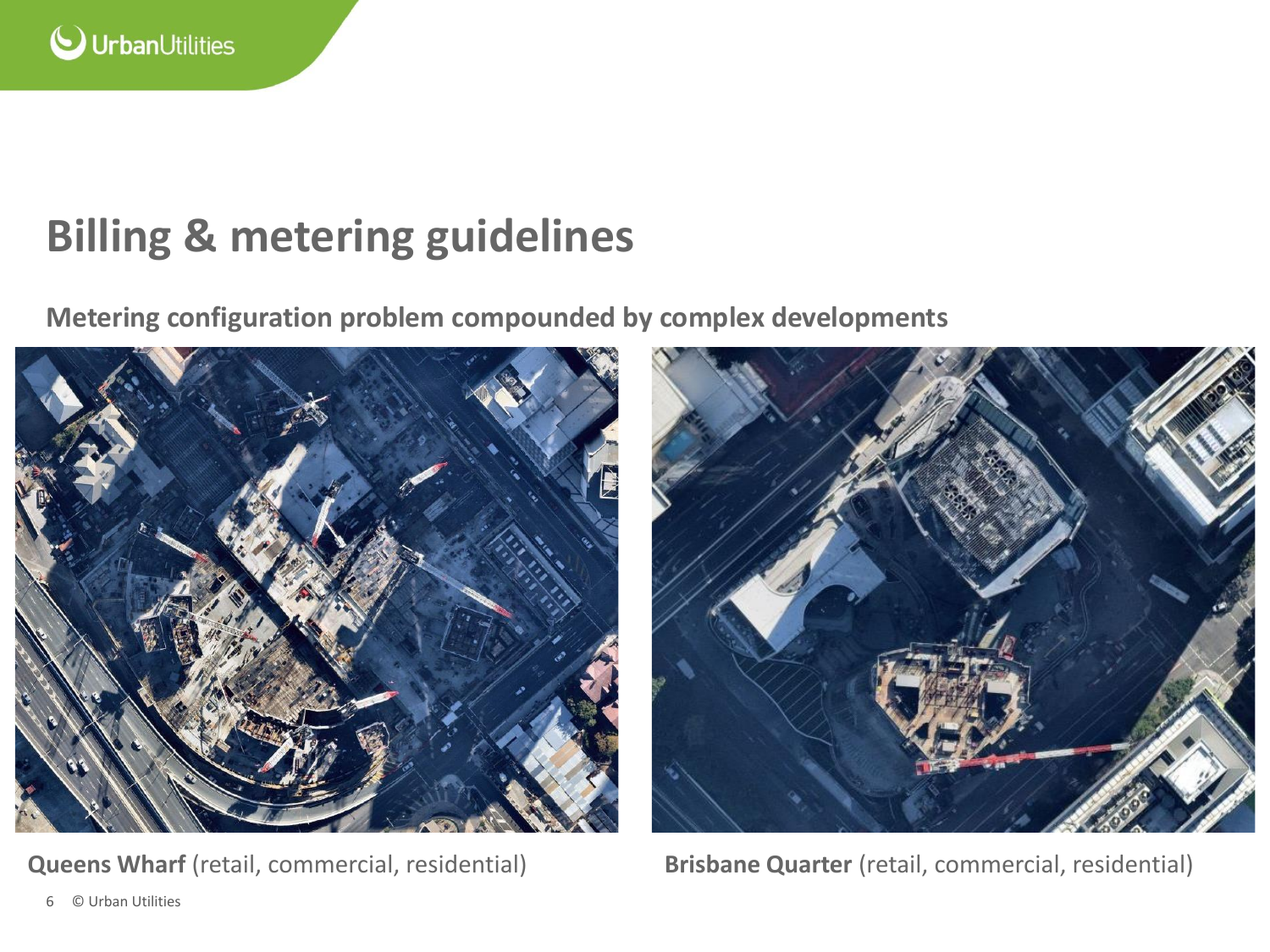

#### **Other problems to address**

- Remove meters from driveways (non-negotiable / new driveway installations)
- AMR management
- Customer complaints (existing meters, meter faults)
- Billing issues existing and new meter installations inconsistent with customer expectations (one lot and plan)
- Ultimately: enabling advanced billing, meter reading, data analytics, reduced water consumption, and full water network analytics

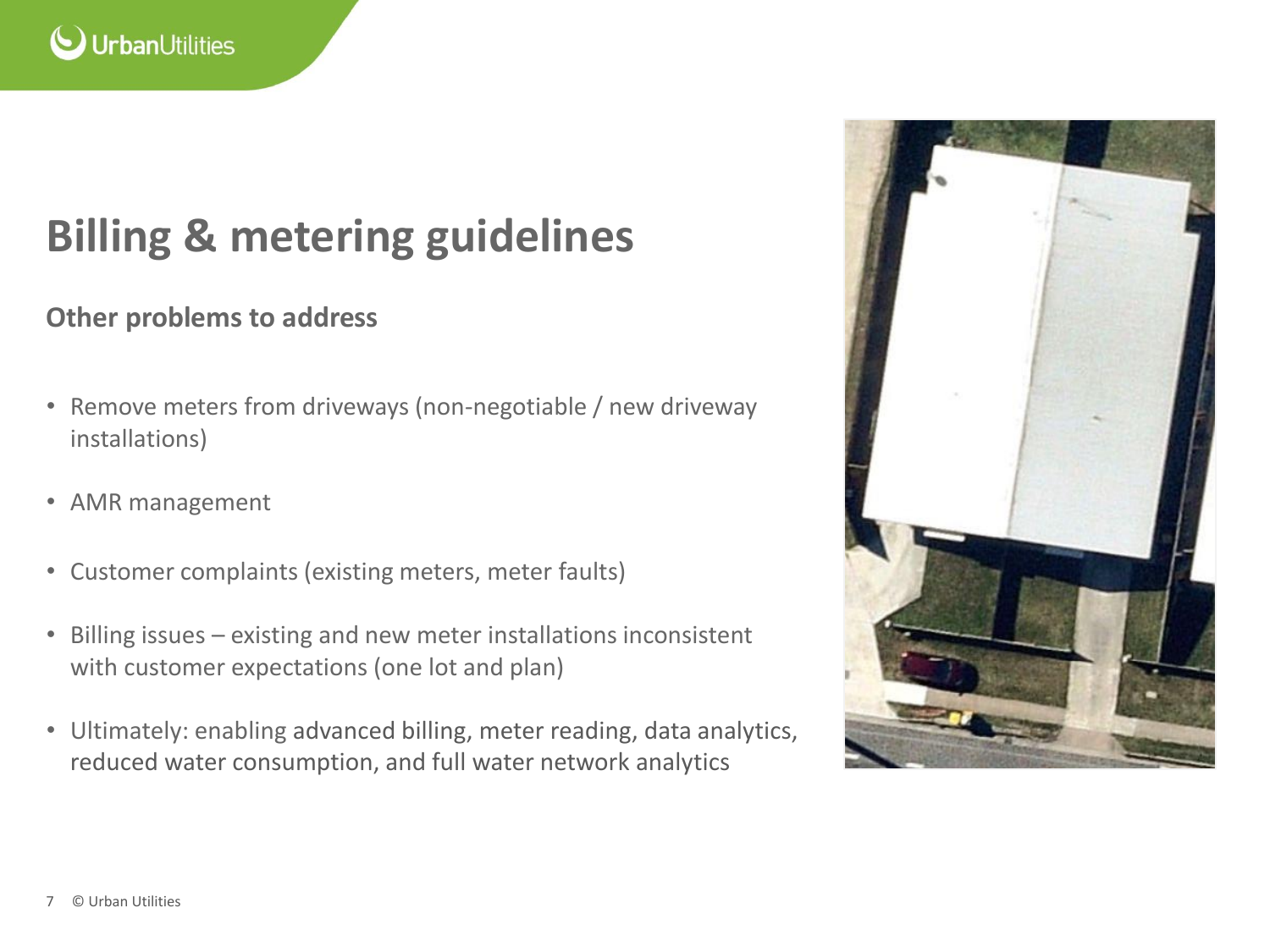

#### **Key content**

- **1. Metering configurations & procurement**  exhaustive list of metering & submetering configuration scenarios, types, and design requirements (determined by land use and development type), as well as access requirements
- **2. Meter sizing –** guidance (expanding on the large meter designs, already published) on the sizing of master meters. Also addresses oversizing + associated NRW.
- **3. Submetering specifications** completion of the original draft submetering guideline (inclusive of design, configuration, procurement, installation and compliance specifications, including AMR requirements)
- **4. Billing rules –** detailed explanation of how property services installed (including meters) translate to billing outcomes. Includes the effect that different metering configurations will have on a customer's bill & a customer's service charges (e.g. how many bills will a customer receive, and what is the content? If a second water service is installed, will additional service charges apply? What proximity to the water supply network triggers service charges? etc)
- **5. Process for retrofitting submeters (NEW)** enabling a process for building owners to propose, design and (subject to approval) install submeters to avoid lot entitlements and incentivise water consumption with consumption-based billing. This process will build in cost-recovery for Urban Utilities (small fee for service).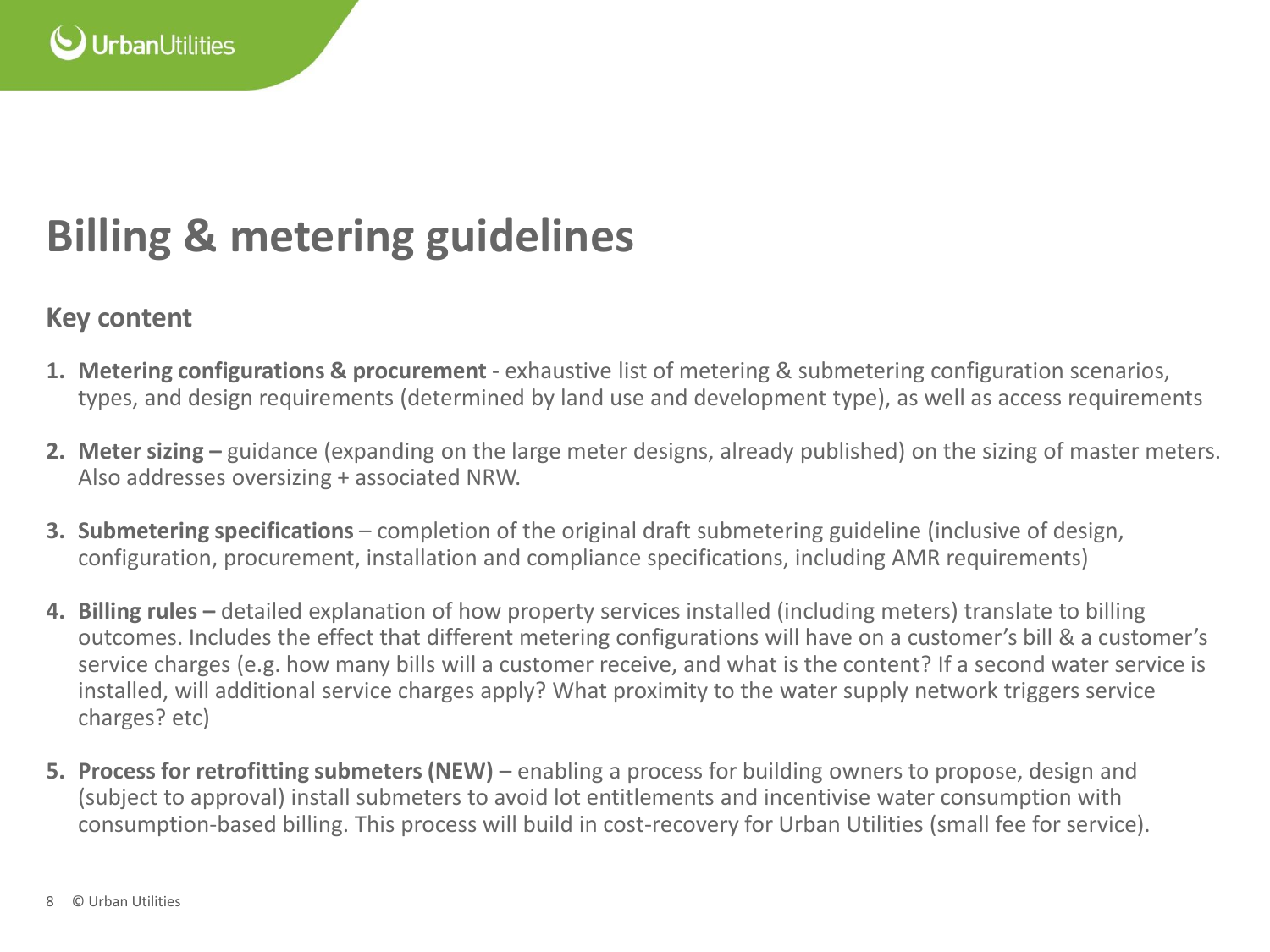

#### **Further content**

- Metering + submetering explanatory overview
- Glossary
- Land use types & tenure explanatory overview
- Meter & submeter installation process guide
- Construction water meter rules and obligations for developers
- Guidance on meter disconnection and relocation
- Content anticipating pending changes relating to tariff reform (and implications of meter size)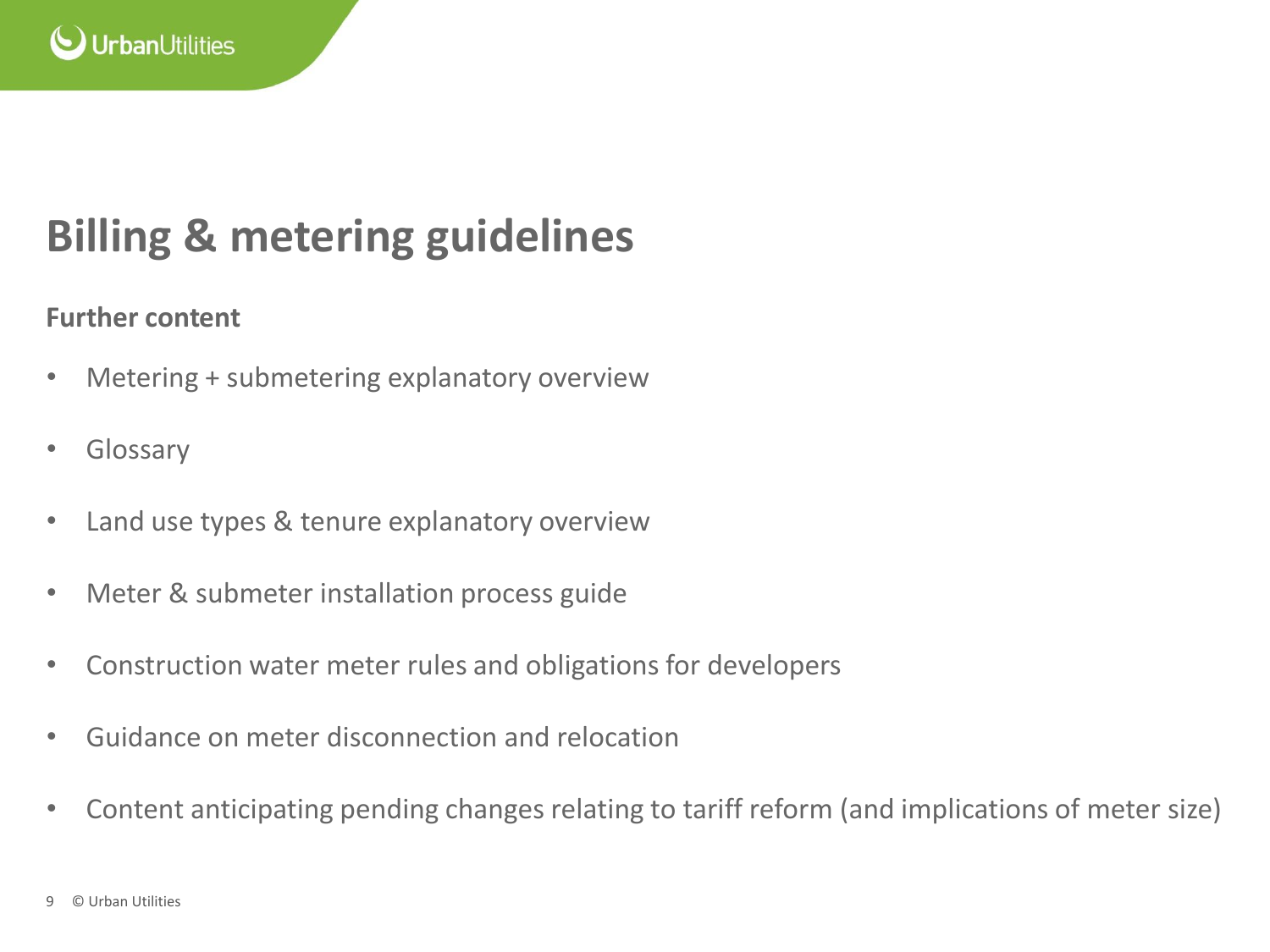

COMMON LAND

**DRIVEWAY** 

MAIN WATER

**ROAD** 

(Rear Property

#### **Indicative content**

Figure 11.3: Typical **Dual Occupancy Where Only One Dwelling has Water Main Frontage** 

• Metering configurations – scenarios and diagrams

MAIN WATER METER

AF count

**DRINKING WATER MAIN** 



Legend

**Example (Yarra Valley Water) Example (Sydney Water) Example (Sydney Water)**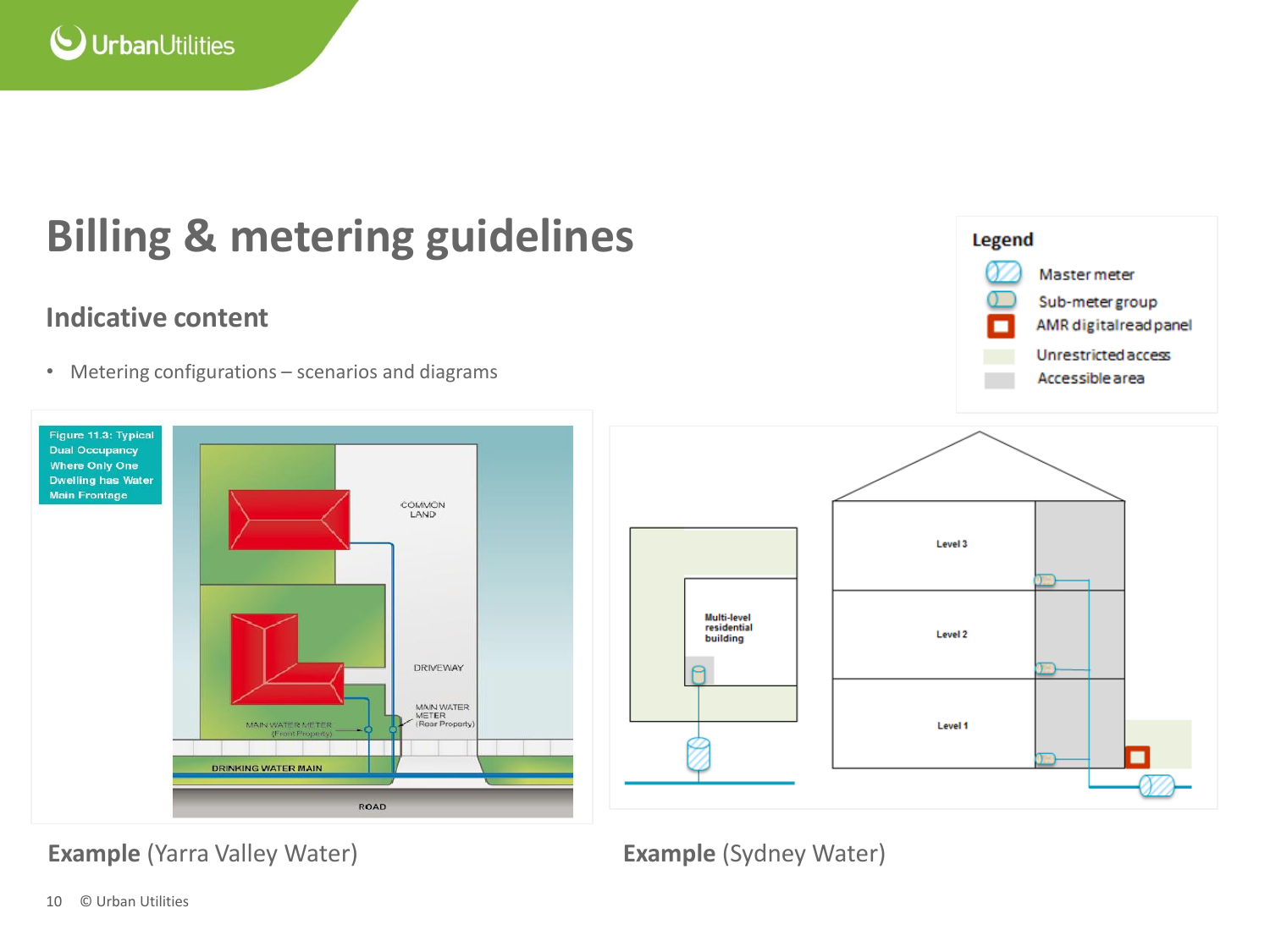**Summary matrix –** development scenarios, metering configurations, & billing rules

| DEVELOPMENT SCENARIO                                                                              |                  | WATER APPROVAL REQUIREMENTS                |                                                                                                                                          | WATER SUPPLY INFRASTRUCTURE                                                                        |                                      | WASTEWATER INFRASTRUCTURE                                                                                                                                                         |                                                                                      | <b>BILLING &amp; SERVICE CHARGES</b>                                                                                                                                                           |                                                                                             |                                                                                                                      |
|---------------------------------------------------------------------------------------------------|------------------|--------------------------------------------|------------------------------------------------------------------------------------------------------------------------------------------|----------------------------------------------------------------------------------------------------|--------------------------------------|-----------------------------------------------------------------------------------------------------------------------------------------------------------------------------------|--------------------------------------------------------------------------------------|------------------------------------------------------------------------------------------------------------------------------------------------------------------------------------------------|---------------------------------------------------------------------------------------------|----------------------------------------------------------------------------------------------------------------------|
| Land Use<br>Category                                                                              | Changing<br>From | Changing to                                | Is A Water approval<br>required?                                                                                                         | Do Infrastructure<br>Charges apply?                                                                | Existing infrastructure <sup>6</sup> | Infrastructure Required <sup>7</sup>                                                                                                                                              | Existing infrastructure <sup>8</sup>                                                 | <b>Infrastructure Required</b>                                                                                                                                                                 | How will Urban Utilities bill this<br>property?                                             | What Service Charges will be<br>applied for billing purposes?                                                        |
| Vacant lot<br>(residential)                                                                       | (Existing)       | (Existing)                                 |                                                                                                                                          |                                                                                                    |                                      | One [1] water service +<br>meter per lot                                                                                                                                          |                                                                                      | One [1] property<br>connection                                                                                                                                                                 | Each lot owner will receive a<br>quarterly bill for water<br>consumption & service charges. | 1x service charge for water<br>1x service charge for wastewater<br>(if lot is located within the<br>Connection Area) |
| Vacant lot (non-<br>residential)                                                                  | (Existing)       | (Existing)                                 |                                                                                                                                          |                                                                                                    |                                      | One [1] water service +<br>meter per lot<br>Note that for non-<br>residential land use,<br>meters are typically<br>installed AFTER a<br>proposed use of the site<br>is confirmed. |                                                                                      | One [1] property<br>connection                                                                                                                                                                 | Each lot owner will receive a<br>quarterly bill for water<br>consumption & service charges. | 1x service charge for water<br>1x service charge for wastewater<br>(if lot is located within the<br>Connection Area) |
| <b>Dwelling house</b>                                                                             |                  |                                            |                                                                                                                                          |                                                                                                    |                                      |                                                                                                                                                                                   |                                                                                      |                                                                                                                                                                                                |                                                                                             |                                                                                                                      |
| Dwelling house<br>(also: battle-axe<br>block, right-of-<br>way &<br>townhouse on<br>freehold lot) | 1 lot            |                                            |                                                                                                                                          |                                                                                                    | 1x water service + meter             |                                                                                                                                                                                   | 1x wastewater property<br>connection                                                 |                                                                                                                                                                                                | The lot owner will receive a<br>quarterly bill for water<br>consumption & service charges.  | 1x service charge for water supply<br>1x service charge for wastewater                                               |
| Dwelling house<br>(& auxiliary<br>dwelling)                                                       | 1 lot            | + auxiliary<br>dwelling                    | No Water Approval<br>Required                                                                                                            | Infrastructure charges<br>not applicable                                                           | 1x water service + meter             | No new infrastructure<br>permitted                                                                                                                                                | 1x wastewater property<br>connection                                                 | No new infrastructure<br>permitted                                                                                                                                                             | The lot owner will receive a<br>quarterly bill for water<br>consumption & service charges.  | 1x service charge for water supply<br>1x service charge for wastewater                                               |
| Reconfiguration<br>of a lot (ROL)                                                                 | 1 lot            | (into) 2 lots                              | <b>Water Approval Required</b>                                                                                                           | \$\$ Infrastructure<br><b>Charges Apply</b>                                                        | 1x water service + meter             | One [1] additional water<br>service + meter per lot<br>(& relocation of the<br>existing water service &<br>meter, if necessary <sup>9</sup> )                                     | 1x wastewater property<br>connection<br>2x wastewater property<br>connections (rare) | One [1] additional property<br>connection to service the<br>new lot<br>(& relocation of the existing<br>wastewater property<br>connection, if necessary)<br>No new infrastructure<br>permitted | Each lot owner will receive a<br>quarterly bill for water<br>consumption & service charges. | 1x service charge for water supply<br>per lot<br>1x service charge for wastewater<br>per lot                         |
| Reconfiguration<br>of a lot (ROL)<br>(boundary<br>realignment)                                    | 2 lots           | (into) 2 lots<br>(boundary<br>realignment) | If the land use within each<br>lot remains the same &<br>existing infrastructure<br>services are positioned<br>correctly WRT the new lot | Infrastructure charges<br>not applicable (typically<br>described as a<br>boundary<br>realignment') | 2x water services +<br>meters        | No new infrastructure<br>required                                                                                                                                                 | 2x wastewater property<br>connections                                                | No new infrastructure<br>permitted                                                                                                                                                             | Each lot owner will receive a<br>quarterly bill for water<br>consumption & service charges. | 1x service charge for water per lot<br>1x service charge for wastewater<br>per lot                                   |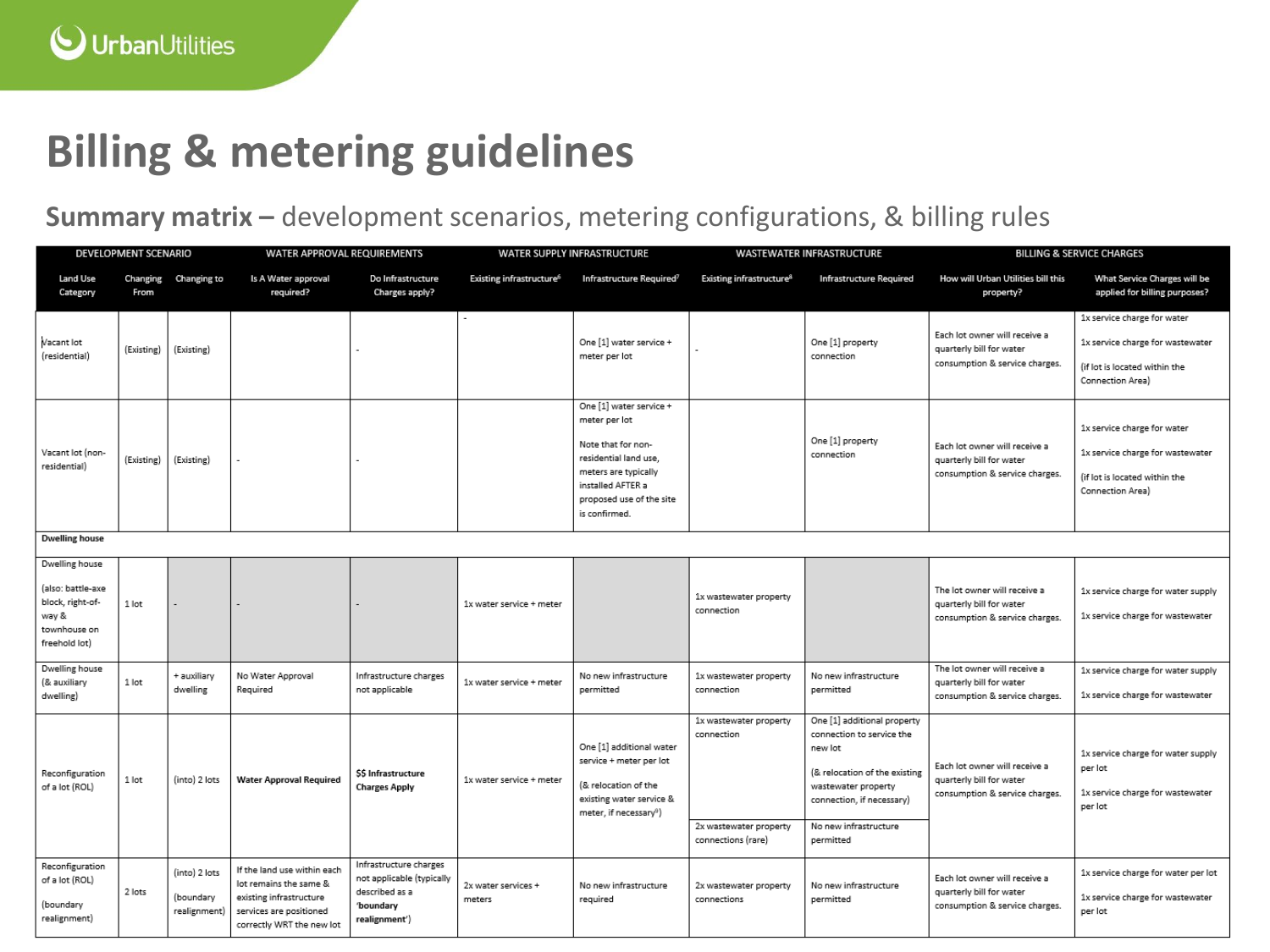

### **What's next?**

- Guideline for developers (and civil engineers) to ensure location, access and physical space guidelines are met for meter installations
- Should mean that hydraulic consultants are engaged **earlier** in development project
- Water Approval will require water meter design specifications on application
- Would AHSCA like to have access to the document for draft review?
- Ongoing feedback from industry on application of this guideline